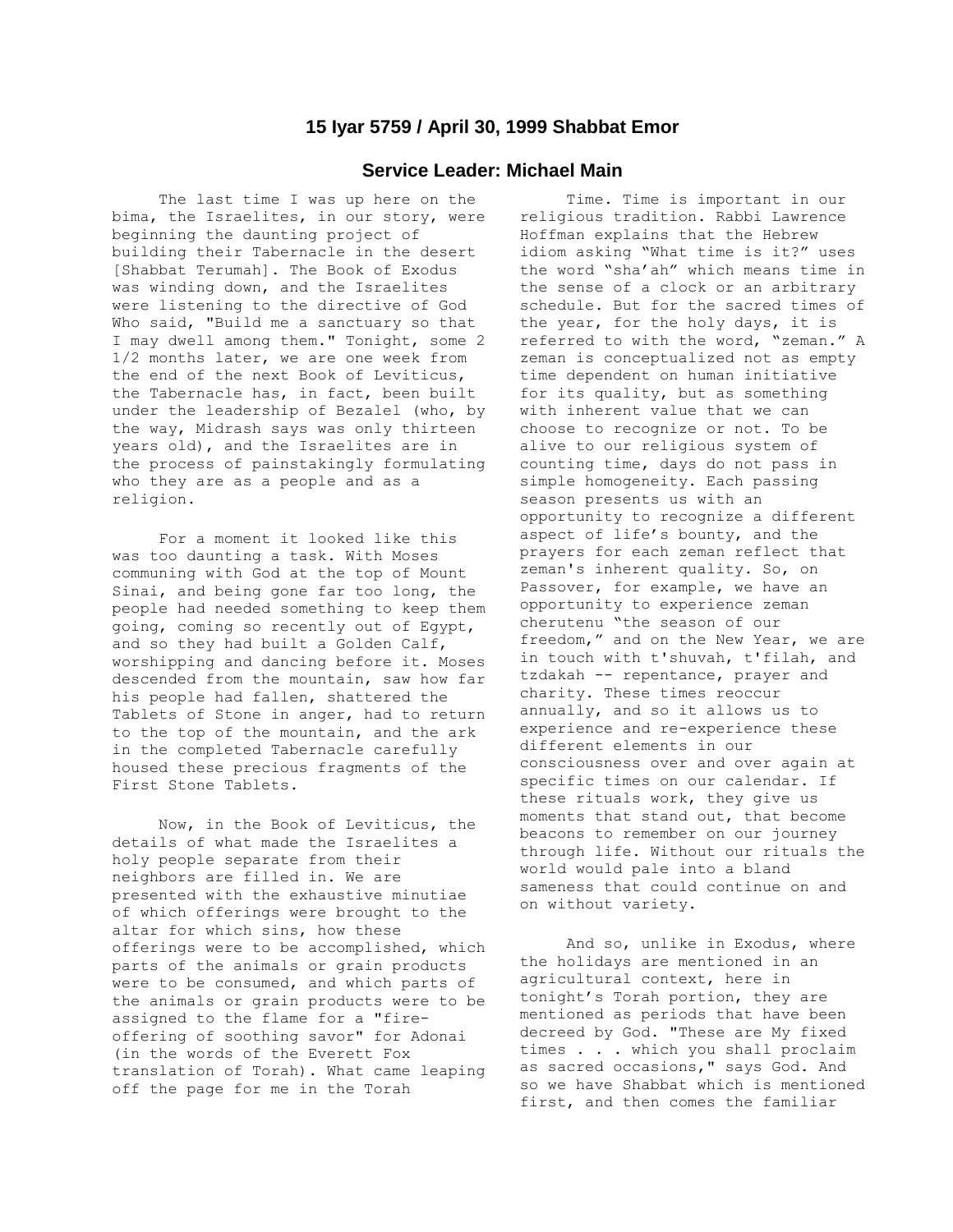portions leading up to tonight was the incredible lustiness and vigor and excitement of the services in the Tabernacle. As hard as it may be for us as modern congregants to deal with the sacrificial practices of our ancestors, we are inundated with the sounds and sights and smells of the outer courtyard of the Tabernacle -- the High Priest with bells sounding around the hem of his robe; the laity bringing in their bulls and sheep and goats and pigeons and grains to present to the priests for making their amends before God; the priests scurrying here and there making these offerings ready for sacrifice; the animals being offered up to God; blood being dashed against the altar -- all captured in the pages of Leviticus. It must have been absolutely overwhelming!

 But in tonight's Torah portion something else came leaping off the page for me -- an underlying feeling of anxiety. How would the people live this new life? What lay in store for them in this new Promised Land that they were going to? What did it mean to deal with this God that they were just getting to know? How interesting that this Torah portion comes at this time in our own lives when we face our anxieties in the world. How or when will the war in Kosovo ever end? What does Littleton say to all of us? How shall we cope with our own anxieties?

 For our ancestors it had to do with worship and how to quell their anxieties in their direct dealings with God. For the ancient world, with the essential form of worship being the sacrifice, a sacrifice not properly performed was worse than useless -- it might, in fact, lead to disaster. So it was essential that the religious practices be directed by responsibile and well-informed persons. So even though in surrounding societies, sacrifices were conducted by the head of a family or the chieftain of a tribe, the Israelites chose rather to entrust the temple and shrines, and the rituals conducted in them, to a specially trained caste of priests. These functionaries wore distinctive dress, had their special patterns of

cycle of holidays: Pesach, Shavuot, Rosh Hashanah, Yom Kippur, Succot, and the lesser-known Shemini Atzeret. And we also have here the commandments of matzah for Pesach, of the shofar for Rosh Hashanah, of atonement on Yom Kippur, and of carrying the four species of plants and living in the succah for Succot.

 And there is one more division of time mentioned, one that we are engaged in right now. At this season of the year, we follow the custom of sefirah, the counting of the omer. The word omer is a unit of measure and refers to the first sheaf of the barley harvest that was brought to the priest as an offering to God on the day after Passover. From then on, our ancestors would count the days - forty-nine in number -- until Shavuot when the first sheaf of the wheat harvest was brought in. But this biblical commandment establishing the Counting of the Omer marked off an agricultural period -- the time from the beginning of the barley harvest to the beginning of the wheat harvest. After the destruction of the Temple, when our people were no longer able to bring the offering, the rabbis continued the custom of counting as a meaningful way to anticipate the revelation at Sinai that we will commemorate at the end of this period on Shavuot. We are currently a little more than half-way through in our performing of this mitzvah of Counting the Omer.

 Why do we use the omer which is a unit of measure equivalent to about three dry quarts? Midrash tells us that the amount of manna that fell each day as the Israelites wandered in the wilderness was exactly one omer per person, and as God provided a daily omer of manna for every Jew, so every Jew was required to give an omer of grain every year in repayment.

 And what prompted the Bible in the first place to single out this 50-day span in the agricultural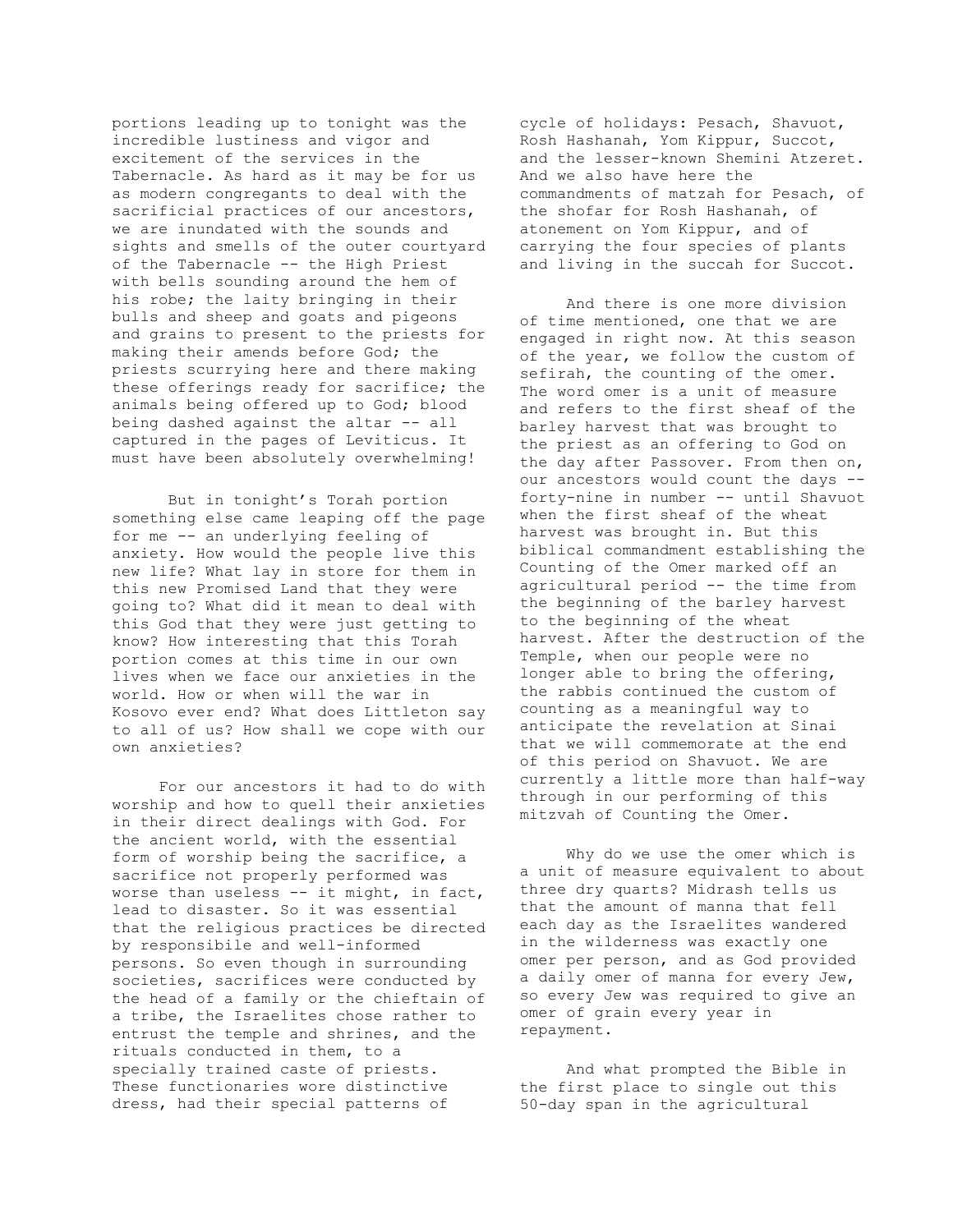life, and received their support from the temple income. When God gave instructions for the building of the Tabernacle, God selected Aaron and his sons from the tribe of Levi to serve as priests and decreed that their decendants were to inherit this prerogative forever.

 So we have the tradition of separating the Jewish people into three groupings -- Kohanim, Levites, and Yisrael, something that I knew, but never quite knew how it all fit together. It is simply that this arrangement established the roles of individuals in terms of the Tabernacle, and later the Temple, service. The Kohanim (those descended from the family line of Aaron within the tribe of Levi) had primary responsibility for the offerings in the Temple (they were the High Priests), the Levites (those descended from the tribe of Levi but not the family line of Aaron) had secondary roles, serving as assistants to the Kohanim, and Yisrael (those descended from the remaining tribes of Israel) were the lay people who brought the offerings to the Temple.

 Though the Jerusalem Temple is long gone, time has not erased this threefold division of Israel into Kohanim, Levites and Yisrael. Ritual, as it so often does, helps to preserve collective memory, and this ancient system has a few survivals in modern Judaism. In very traditional synagogues, Kohanim (with family names like Cohen) continue to have claim to the first aliya during the Torah service, the Levites (with family names like Levy or Levi . . . think Dolly Levi in Hello Dolly!) have claim to the second aliya, and Yisrael (all the rest of us) would not be called to the Torah until the third aliyah. And Kohanim and Levites participate liturgically in those traditional synagogues which retain the practice of reciting the "priestly benediction" during festival services. (Spock from Star Trek was a Kohain because he held his fingers in the traditional way that Kohanim use when they recite this Benediction.) In addition, we all had a

calendar? Professor Joseph Milgrom conjectures that counting betrays anxiety (there's that word again, "anxiety"), for the beginning of the harvest coincides with the onset of a period when Israel is often buffeted by a hot, dry east wind. So, from April to June (roughly a 50-day period), the crops stand in jeopardy of being depleted by these withering winds. Before the triumph of biblical monotheism in the hearts and minds of the Israelites, Israelite farmers, in their anxiety over the health of their crops, probably tried to ward off this danger by daily incantations to the demons of the weather. And this already established earlier practice may have been incorporated into the Counting of the Omer.

 So this period of Counting was actually a negative time. After the destruction of the Second Temple, the Counting of the Omer became a period of semi-mourning connected with recalling the suffering that the Jews endured under Roman persecution, and the mourning of the deaths by plague of 24,000 of Rabbi Akiba's disciples. But according to Jewish folklore, the Jewish rebel Bar Kokhba, after a series of defeats, secured a great victory over the Romans on the 33rd day of the Counting of the Omer. And according to another tradition related in the Talmud, the plague that had killed Rabbi Akiba's disciples in the 2nd century CE stopped on the 33rd day of the Omer. This 33rd day is Lag ba-Omer in Hebrew, the Hebrew letters of "Lag" - - lamed and gimmel -- having the numerical value of 33. So weddings which are usually not held during the solemn period of the Counting of the Omer by the very traditional are often held on Lag ba-Omer, this day of relief, and traditional Jews often will give their children their first haircut on this day because haircutting is often avoided during this period of semi-mourning. In Israel, Lag ba-Omer is filled with celebrations and singing and dancing, picnics and outings, and the lighting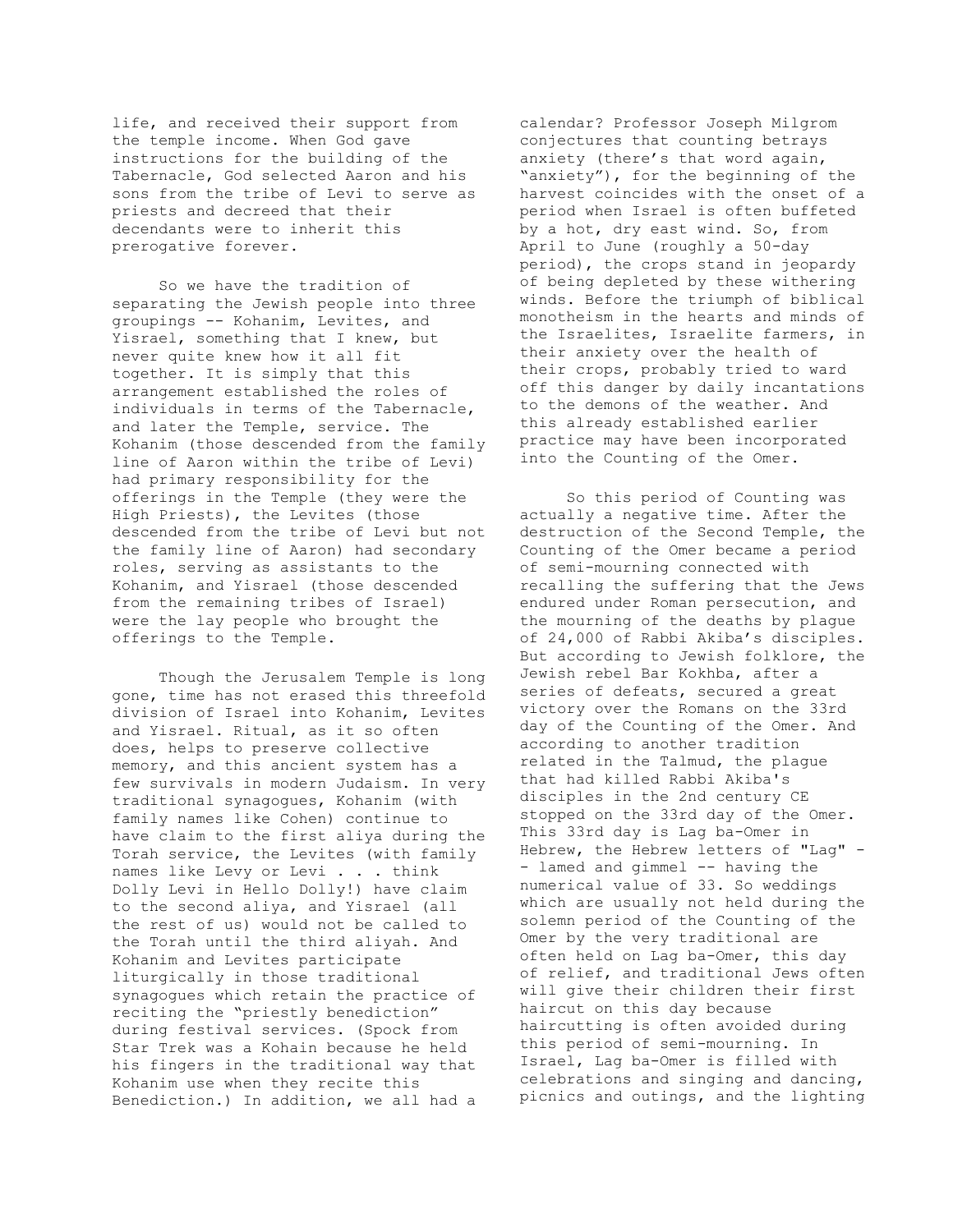remnant of this division at our Passover tables when we spoke of the three matzahs on the Seder plate as representing Kohain, Levi, and Yisrael.

 In contrast to our primary status as Jews, which by and large is determined through our being born of a Jewish mother, our secondary status as Kohain, Levi, or Yisrael is handed down through the father. I mention this because I remember my mother being very proud of the fact that her father (my maternal grandfather) was a Kohain and seemed to regret the fact that she could not pass that down to me or my brother.

 The sanctity of the Tabernacle, and later the Temple, service was such that maintaining the ritual purity of the Kohanim was essential. Since the system of sacrificial offerings served as a point of contact between the Divine and the human realms, those who ministered in the sacred precincts had to be, according to tradition, like the sacrifices themselves: "without defect." How much anxiety could be created if the priests were less than perfect? So tonight's Torah portion has an exhaustive list of items and issues that could exclude a Kohain from serving as a priest in the Temple; defects and abnormalities and blindness and disfigurement -- something very hard for us to understand with our modern sensibilities of inclusiveness.

So . . . so far, we have the Tabernacle constructed, we have the description of the priests who would function within this Tabernacle, and the remainder of tonight's Torah portion takes on the incredible task of constructing time. Time itself is written about in full detail -- how the year would be divided into segments of holy time and how the very week would proceed to and away from Shabbat. Here is the place in the Torah where there is an elaborate description of the holidays, the "holy days," into which the year would be divided.

of bonfires. We will reach the thirty-third day of Counting the Omer, Lag b'Omer, and time for your own picnics, this coming Tuesday.

 One of the first times that the Counting of the Omer and its agricultural beginnings arose in my consciousness as something important was at this year's second Seder. I was seated in a dining room surrounded by friends, old and new, and someone at the table reminded us, "We have to count the Omer." And so we dutifully turned to that page in the Haggadah that gave us that information. And I, who wouldn't know a sheaf of barley from a sheaf of wheat if they came up and introduced themselves, got involved in the discussion about which harvest comes first, and whether the first counting commemorates the barley harvest or the wheat harvest. In the middle of Los Angeles where the planting season is going on, we at the table were in Israel where it is now the time for harvesting, invested in the agricultural intricacies of the Israeli seasons debating whether it is the barley harvest or the wheat harvest that comes first. I can now tell you, after exhaustive research . . . it's the barley harvest!

"These are My fixed times . . . which you shall proclaim as sacred occasions," says God to Moses in tonight's Torah portion. In describing the Jewish calendar, we are reminded that Judaism is a religion of time and that holidays in our tradition are not just days off but occasions to celebrate time and make it holy. To be a Jew means to understand that every moment of life represents an opportunity that will not come again; an opportunity to try and find a way to put our lives, and our anxieties, into perspective. To be a Jew means to understand that every moment represents a chance to make our days count. A good thought to remember in our days of Counting the Omer.